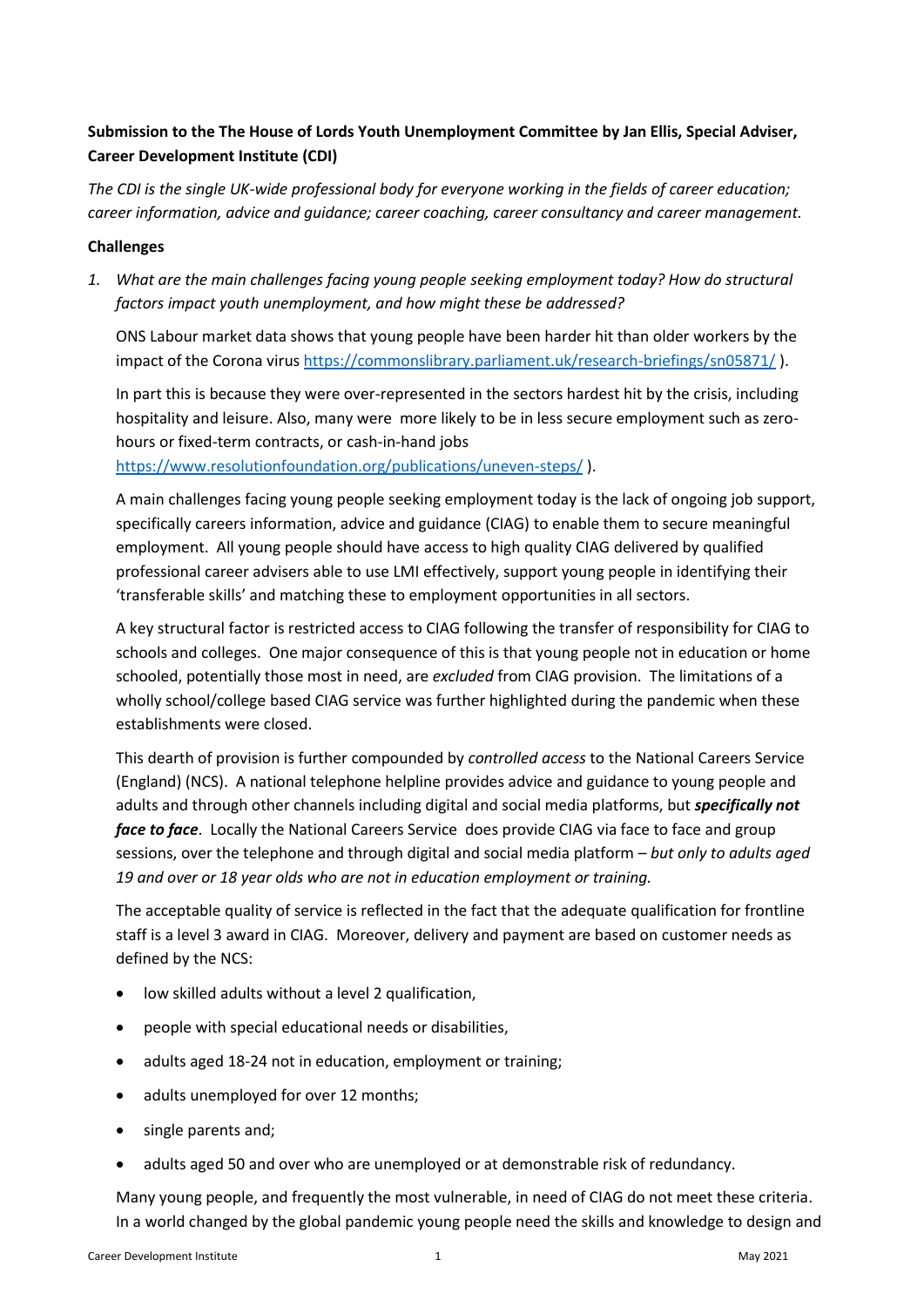manage their own career paths, and the confidence to respond to career challenges and changing circumstances. Being able to access support from a professionally qualified careers adviser to enable young people to develop these skills is vital. Importantly, structural changes are needed to ensure CIAG provision is accessible to all.

*An all-age career guidance guarantee* would ensure that everyone aged 16-19 in education, all education leavers, those who are already NEET, and adults who are unemployed, would have access to quality personal career guidance to help them move on to further education, employment or to additional training and apprenticeships.

## 2. *What are the main challenges facing employers in the labour market today? What barriers do they face in recruiting young workers and setting up apprenticeships and traineeships?*

One of the main challenges facing employers today is the lack of occupational knowledge and awareness of employment opportunities, apprenticeships and traineeships and related progression routes among young people - *"Young people tell us that one of their biggest barriers to employment is not knowing what careers exist"* (Laura-Jane Rawlings, Chief Executive Officer, Youth Employment UK) This has an adverse impact on the supply chain, creating a barrier to recruitment.

Many employers receive applications from young people wanting *any* job. However, employers do not want someone who wants *any* job. They want the applicant who best meets the job description and wants to work for their company. Likewise, in the face of repeated rejection many young people lose the confidence to apply. Critically, the supply chain is enhanced and recruitment costs reduced, when young people have access to a qualified career professional able to support them in identifying their transferable skills, understand the labour market, tailor their job search, and act as a bridge between the young person and the employer.

### 3. *What future social, economic and technological changes are likely to impact youth unemployment? What impact might these changes have, and how should this be planned for and addressed?*

It has become evident during the pandemic, access to online platforms is not equitable. As many employment opportunities are advertised and applied for online, this *inequality in accessing the world of work* will continue to work against young people from disadvantaged backgrounds. This disparity could be addressed by providing young-people-friendly centres, with flexible opening hours, where they can access online platforms alongside receiving support and CIAG from a qualified professional careers adviser, helping them to make sense of the labour market and developing the skills necessary for successful online job search.

### 4. *Is funding for education, training and skills enough to meet the needs of young people and of the labour market? How can we ensure it continues to reach those who need it most?*

The short answer is 'no'. Schools and colleges are responsible for the provision of CIAG but receive *no funding* **to meet this statutory requirement**. Research by the Gatsby Foundation makes repeated reference to schools and colleges experiencing funding pressures with career leaders reporting that personal career guidance is not available to all students. Conversely, research commissioned by the Careers and Enterprise Company (Percy 2020) found a positive rate return on investment with benefits outweighing costs in a ratio of 4:1. Funding is required to ensure young people are able to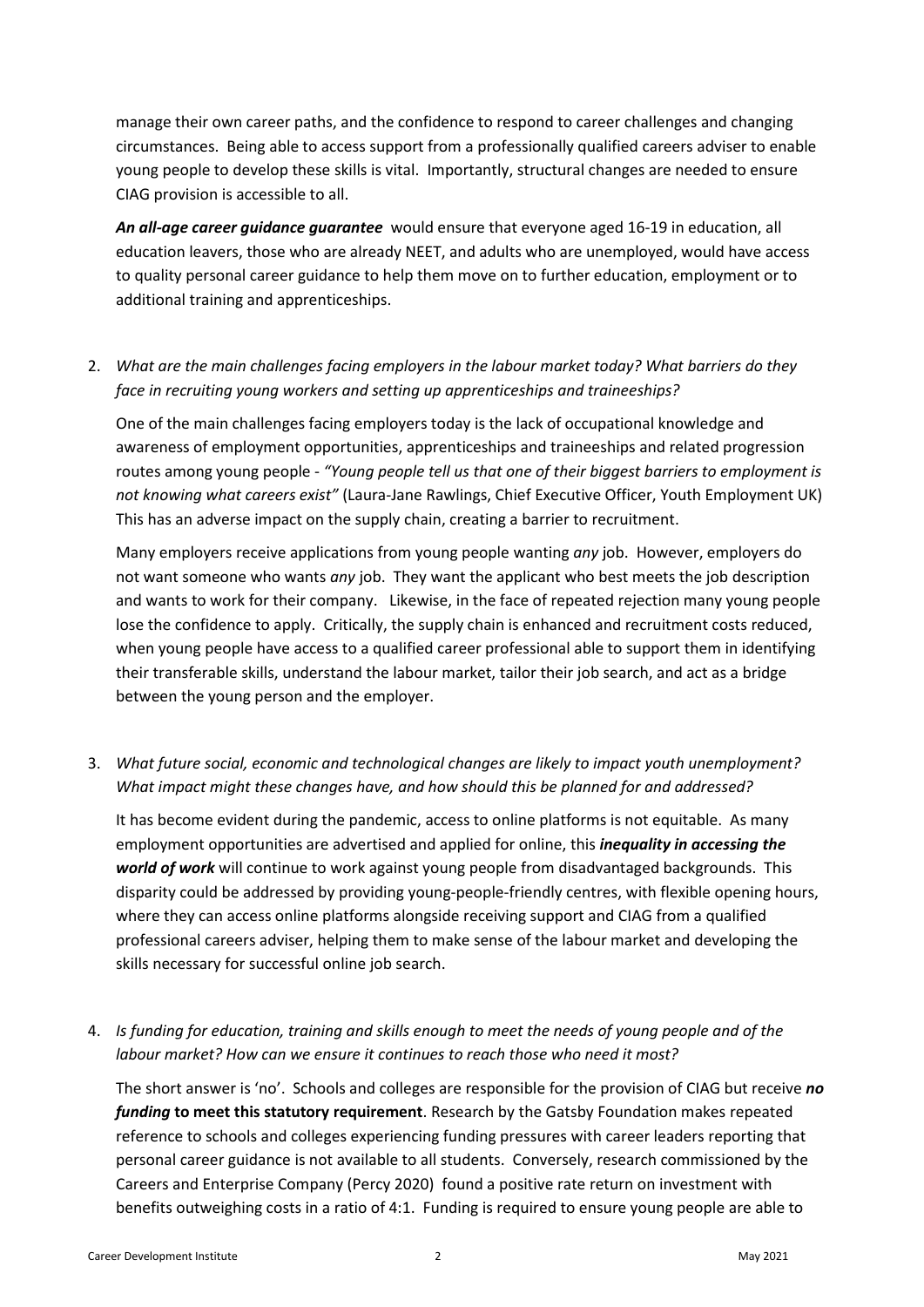make well informed and successful transitions from learning to work. The benefits of this investment are two-fold, they impact positively on the young person and the economy.

The inclusion of CIAG as an integral component of training schemes, such as 'Kick-Start' and as part of technical and vocational training programmes is essential. Access to personal guidance from a qualified career professional would assist the young person in building skills and knowledge (human capital), increase their networks (social capital) and enable the young person to drive their career forward. Such provision has important implications for increasing labour market participation and rebuilding the economy and contributing to GDP.

#### **Primary and secondary education**

*5. Does the national curriculum equip young people with the right knowledge and skills to find secure jobs and careers? What changes may be needed to ensure this is the case in future?*

The Education Act 2011 removed from schools the statutory duty to provide careers education as part of the national curriculum - a mistake. However the statutory responsibility for schools to provide independent careers guidance remains under Section 42A of the Education Act 1997. It is a requirement for governing bodies to ensure that all registered pupils at the school are provided with independent careers guidance from year 8 (12-13 year olds) to year 13 (17-18 year olds). The government's white paper, Skills for Jobs (2021) proposes to extend this duty to year 7.

To meet this requirement, in 2017 the government published a careers strategy that aimed to secure for all young people in secondary education a programme of advice and guidance that is stable, structured around the Gatsby Charitable Foundation's 8 Benchmarks, and delivered by individuals with the right skills and experience. Sadly for a range of reasons, including lack of money and the pandemic, by the end of 2020 on average, schools and colleges in England achieved fewer than half of the eight benchmarks (CEC 2020 $^1$ ).

To improve provision and ensure young people are equipped to find secure employment, *careers education needs to be reinstated as part of the national curriculum.*

6. *Is careers education preparing young people with the knowledge to explore the range of opportunities available? What role does work experience play in this regard?*

In 2011 the government accepted a recommendation to remove the statutory duty on schools to provide work-related learning to all pupils in key stage 4. In retrospect this seems bizarre, since the 2017 careers strategy and Gatsby benchmarks emphasise the importance linking curriculum learning to careers, encounters with employers, experience of workplaces and encounters with FE and HE. Schools that have achieved the benchmarks will be preparing young people the knowledge to explore the range of opportunities available. However, progress on achieving this goal has been slow.

<sup>1</sup> The Careers Enterprise Company (2020) *Careers education In England's schools and colleges 2020 Working together for young people's futures'* available at

https://www.careersandenterprise.co.uk/sites/default/files/uploaded/1244 careers\_ed\_2020\_report18\_0.pdf (Accessed 03 May 2021)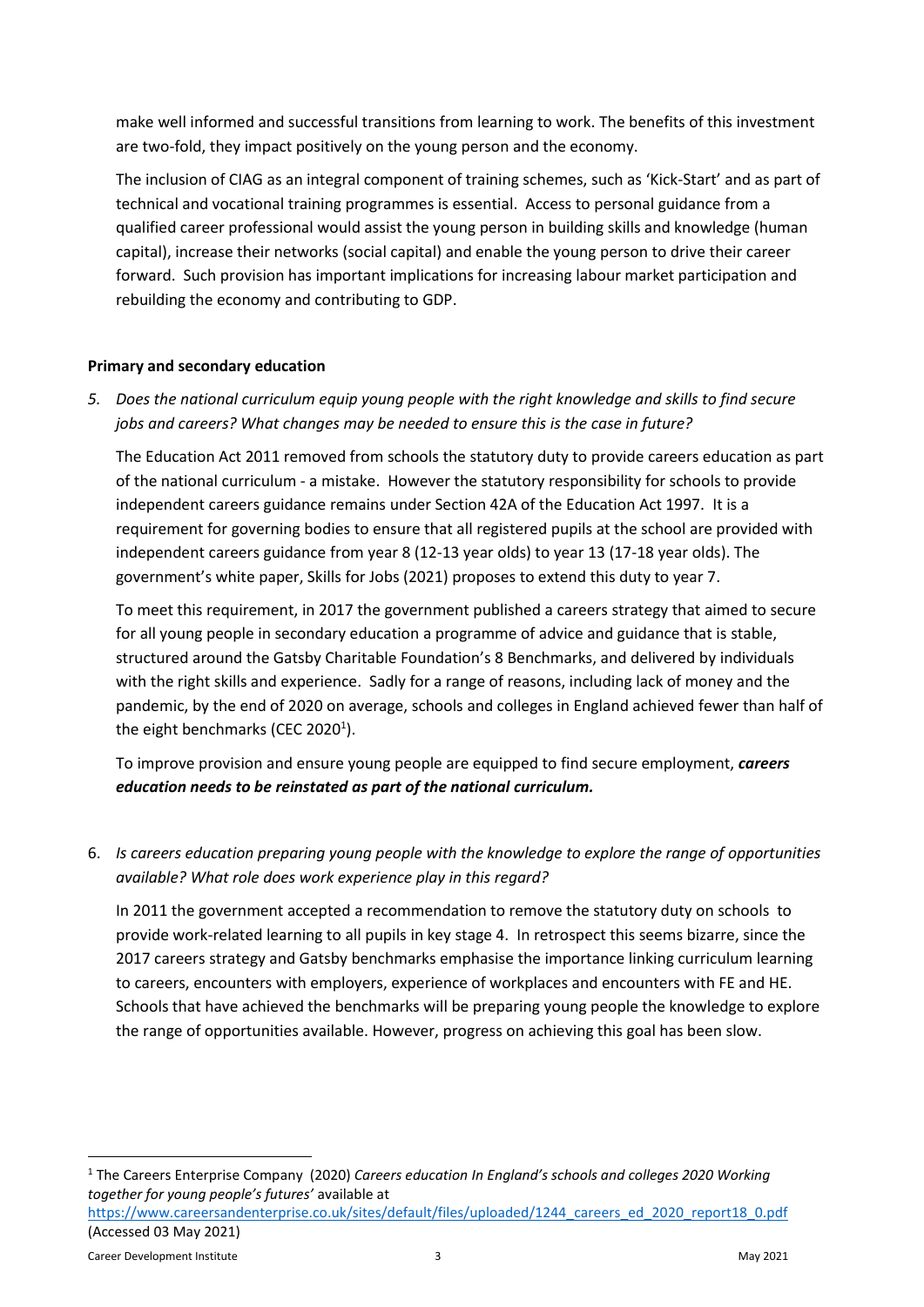With a focus on work experience, subsequent research (Mann et al 2017<sup>2</sup>, Valentine et al. 2021<sup>3</sup>) confirms the benefits of work experience. Likewise, the importance of preparing young people to explore a range of options is evident in the Gatsby benchmarks (as detailed in the paragraph above) and the 'Baker clause' which stipulates that schools must allow colleges and training providers access to every student in Years 8 to 13 to discuss non-academic routes that are available to them.

This renewed emphasis, combined with developments driven by the Careers and Enterprise Company supporting engagement with employers, has further demonstrated the value of work experience in preparing young people for their future careers.

Currently, despite the introduction of virtual work experience, there remain barriers to undertaking work experience that need to be addressed, including greater competition for placements, the costs of administration and especially where a sustained period of work-experience is unpaid.

*7. What lessons can be learned from alternative models of education and assessment? What are the challenges with, and obstacles to, the adoption of such models?*

N/A

#### **Further education, higher education and training**

8. *What more needs to be done to ensure parity of esteem between vocational and academic study in the jobs market and society? How can funding play a role in this?*

To support greater recognition and understanding of parity of esteem, a campaign is needed to bring about a *change of mindset within society*, *combined with funding to provide access to life long career guidance* for those in education, those in work or unemployed and those seeking a career change, so they can make well informed career decisions.

9. *What is the role of business and universities in creating a thriving jobs market for young people? How should they be involved in developing skills and training programmes at further and higher education level?*

Businesses, FE and universities should work collaboratively to ensure that learning is fit for purpose. They have a key role in providing information, advice and guidance about career pathways and training and employment opportunities. Career and employability services in FE and HE play a vital part in facilitating communications between students and employers. *These services need to be strengthened in FE, a point missed in the white paper.*

10. *What can be done to ensure that enough apprenticeship and traineeship placements are available for young people? Is the apprenticeship levy the right way to achieve a continuing supply of opportunities?*

<sup>3</sup> Valentine, R and Keating, S (2021) *The value of student work experience in the graduate labour market,* Prospects . Available at<https://luminate.prospects.ac.uk/the-value-of-student-work-experience-in-the-graduate-labour-market> (Accessed 03 May 2021)

 $^2$  Mann, A. et al. (2017) Contemporary Transitions: Young people reflect on life after secondary school and college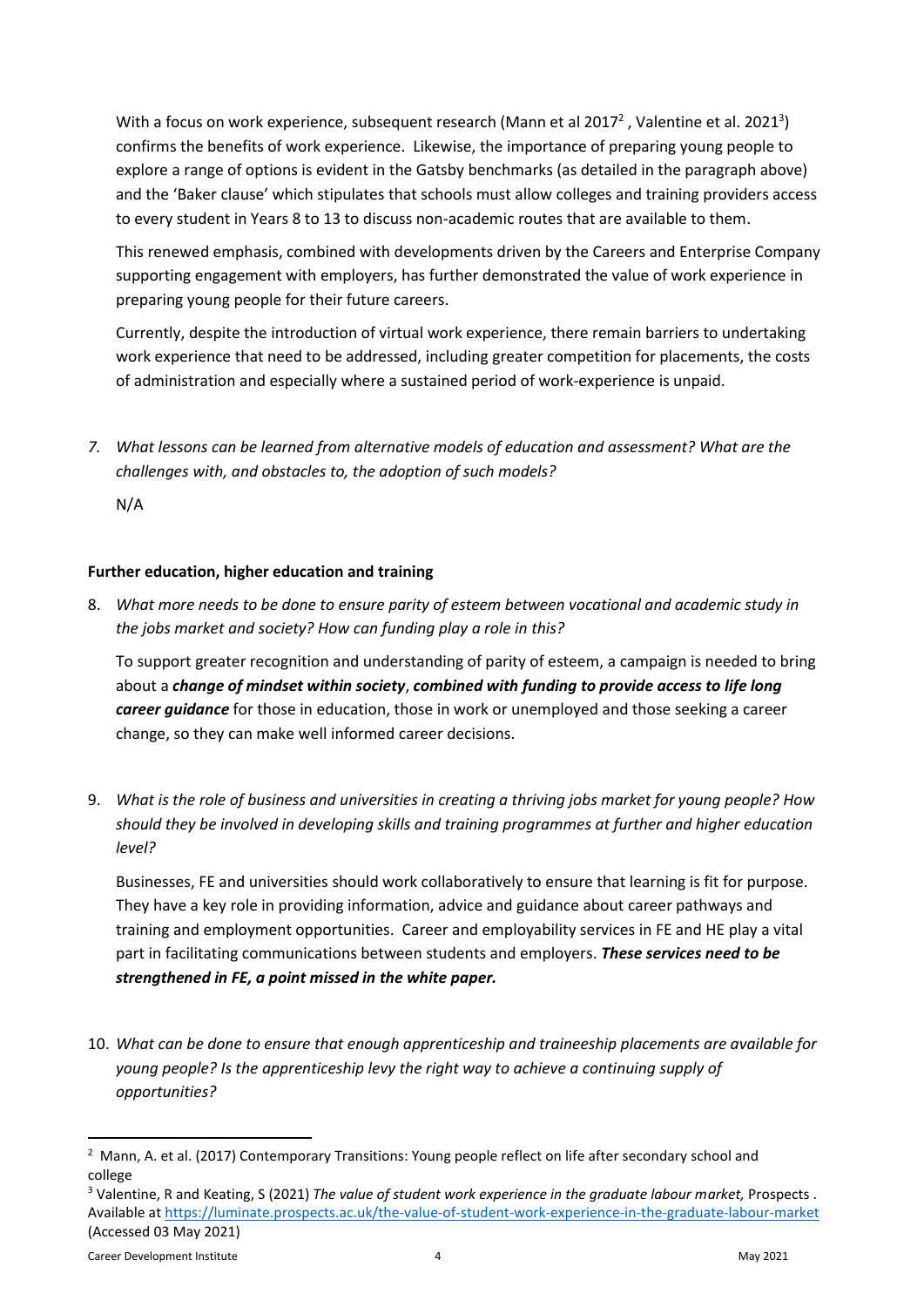The apprenticeship levy ensures that business contributes to the upskilling of the present work force and development of the future workforce essential to a healthy economy. To achieve a continuing supply of opportunities and ensure that placements are available for young people, financial incentives offered to employers need to be extend beyond the recruitment of those at risk of being long-term unemployed. There is also a need for a change in mindset and behaviour on the part of small and medium-sized employers, who will need to invest to secure a future pipeline of workers at the same time as investing in the ongoing education and skills training of their workforce to remain competitive.

#### **Jobs and employment**

*11. What lessons can be learned by current and previous youth labour market policy interventions and educational approaches, both in the UK and in other countries?*

Unlike Scotland, Wales and Northern Ireland, government careers policy in England does not extend to an all-age careers service. Despite the fact guidance can improve educational, social and economic outcomes (OECD 2018), career guidance in England is marginalised and hugely under-resourced.

As highlighted earlier, services offered by the National Careers Service (England) are targeted at those who are socially disadvantaged or unemployed or have low levels of qualification. The outcome is that many at risk of becoming unemployed, those on furlough and at risk of redundancy and those not in education are unable to access information, advice and guidance about alternative employment opportunities or related training.

Also the National Careers Service funding model is problematic being based on based on an inflexible Payment by Results model.

*'Government policy on the issue of Payment by Results (PBR) was also highlighted as problematic in the current Covid-19 crisis. Before COVID-19 hit, many providers were highly dependent PBR model and its success was highly dependent on referrals from the public employment service (DWP). The current arrangements were reported as unworkable during the Covid-19 crisis.'* (Hughes, 2020<sup>4</sup>).

Similarly government interventions such as 'kick start' offer opportunities only to those at risk of long term unemployment. More needs to be done to ensure that young people are not forced into unemployment to become eligible for support and be well-placed to take up the opportunities arising within the economy.

*12. What economic sectors present opportunities for sustainable, quality jobs for young people? How can we ensure these opportunities are capitalised on and that skills meet demand, particularly for green jobs?*

We already have much of the labour market knowledge we need in order to identify the sectors where the jobs of the future will be. Labour market intelligence reveals growth in jobs in e-commerce, health care, construction, finance, and education. There are also opportunities in the creative and digital industries, with increased demand for digital content, editing, marketing and cyber security. A critical point here is about investing in the training of qualified career development professionals so they can help young people and adults make informed career choices.

<sup>4</sup> Hughes, D. (2020) COVID-19: Where Do I Go for Careers Support? Available at [https://iagonline.org/report-where](https://iagonline.org/report-where-do-i-go-for-careers-support/)[do-i-go-for-careers-support/](https://iagonline.org/report-where-do-i-go-for-careers-support/) Accessed 03 May 2021